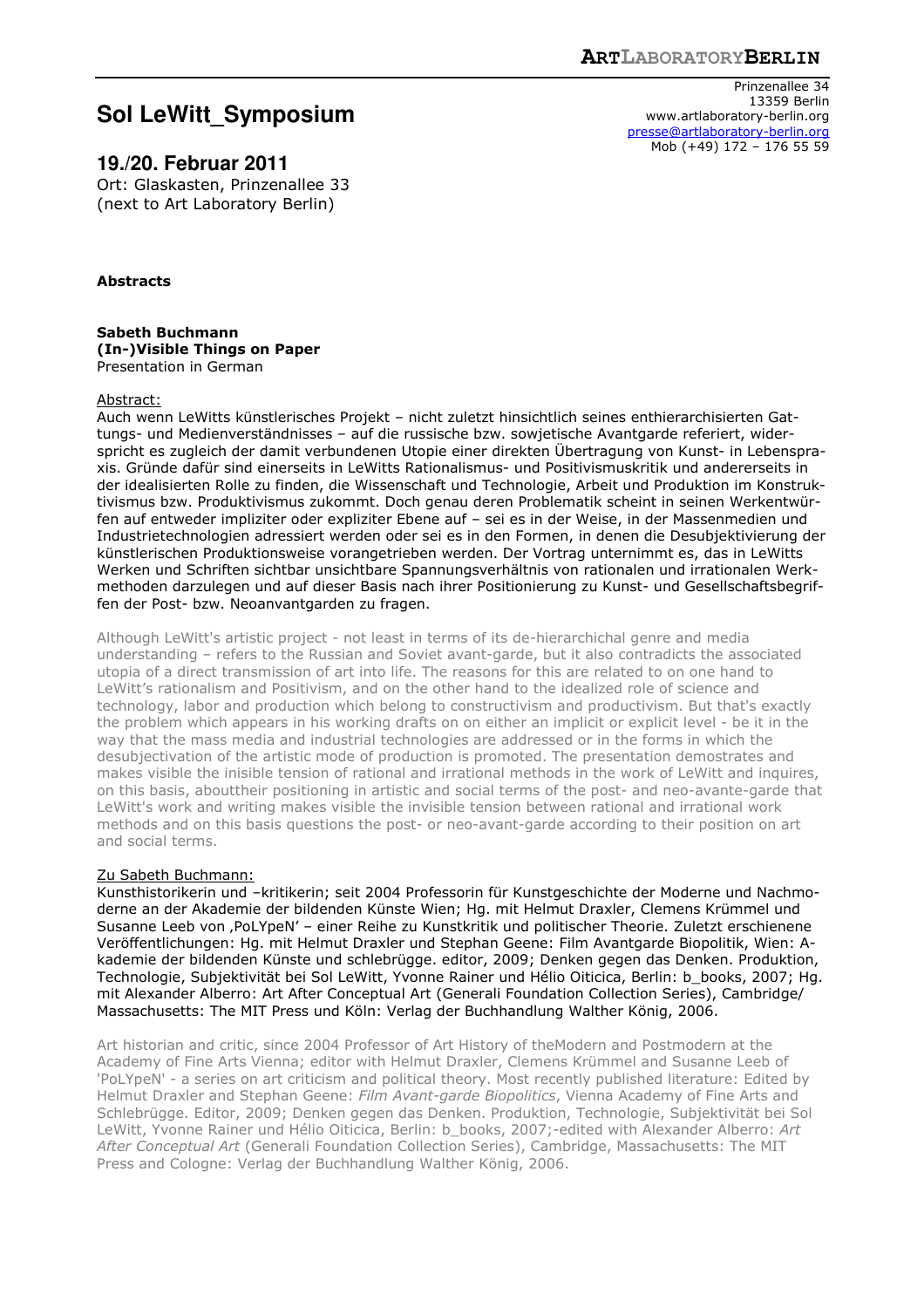# **Aissa Deebi**

# **Sol LeWitt as a Conceptual Designer. Theory and Practice in Post War Graphic Art** Presentation in English

# Abstract:

The presentation will highlights Sol LeWitt work within the context of postmodern graphic design, and its fundamental impact on the notion of cross disciplinary practice in contemporary art and design. In addition Deebi will argue that Sol LeWitt artists books are fundamental to our understanding of the shift in contemporary art design practice.

# Zu Aissa Deebi:

Aissa Deebi, palästinesisch-amerikanischer Künstler, wohnt und arbeitet in New York. Seine Arbeit bewegt sich im Bereich der Fotografie, der Videokunst, der Medienkunst und der Grafik. Derzeit lehrt er an der Amerikanischen Universität in Kairo Bildende Kunst und Neue Medien. Ausgehend von seinen früheren Arbeiten zu Identität, Exil, Entwurzelung und Integration, untersucht er gegenwärtig Fotografien über die New Yorker Emigrantenkultur und stellt im Zuge seiner Dissertation an der Universität in Southampton Fragen nach Identität im Zusammenhang mit Maskulinität und kultureller Integration.

Aissa Deebi is a New York-based Palestinian-American artist whose body of work includes photography, video, new media and the graphic arts. He is currently Assistant Professor in visual art, new media at The American University in Cairo. Drawing from his previous work on identity, exile, displacement and integration, he now examines works of photography and migration within the New York City émigré culture, investigating questions of identity in relation to masculinity and cultural integration as part of his PhD dissertation at the University of Southampton.

#### **Annette Gilbert "To be read as a complete thought". Zu Sol LeWitts Verständnis des Buchs als (künstlerischem) Medium** Presentation in German

# Abstract:

Im Beitrag soll zum einen mithilfe von Aussagen von Sol LeWitt selbst und zum anderen im Vergleich von Buch- und Wandarbeiten die Rolle und Spezifik des Mediums Buch für Sol LeWitts künstlerische Praxis herausgestellt werden. Es gilt dabei den Beweis zu führen, dass die Bücher keine bloßen Reproduktionen oder Dokumentationen anderer (Wand-)Arbeiten sind, wie es mitunter behauptet wird, sondern durchaus eigenständige Arbeiten, die die Besonderheiten ihres Mediums nutzen und dabei über die offensichtliche Konvergenz zwischen der sequentiellen Natur von Sol LeWitts Arbeiten und der Sequentialität des Mediums Buch hinausgehen.

Das Medium Buch kann in all seinen Elementen noch viel mehr der Idee, dem Konzept unterworfen werden als die Wandarbeiten, die von zufälligen Komponenten des (Ausstellungs-)Raumes wie Größe, Breite und Material der Wände abhängig sind.

Das Buch aber kennt keine Zufälligkeiten. Daher gilt, was Sol LeWitt für seine seriellen Arbeiten im Allgemeinen postulierte, für seine Bücher erst recht: "They would be read as a complete thought".

The presentation will use statements by Sol LeWitt himself and the others comparing LeWitt's books and wall works, and highlighting the role and specificity of the book medium in Sol LeWitt's artistic practice. It will be argued that the books are not mere reproductions or documentation of other works (such as wall drawings), as is sometimes claimed, but an independent works in themselves, which use the special features of their medium, exemplifying the apparent convergence between the sequential nature of Sol LeWitt's work and the sequentiality of the book as medium.

The book as medium in all its elements can be more strongly subordinated to the idea, the concept, than the wall drawings, which depend on random components of the (exhibition) space, such as size, width and the material of the walls. The book, however, has no randomness. Therefore, what Sol LeWitt postulated for his serial works in general, is for his books even more true: "They would be read as a complete thought".

# Zu Annette Gilbert:

Annette Gilbert ist Dilthey-Fellow der VolkswagenStiftung am Peter-Szondi-Institut für Allgemeine und Vergleichende Literaturwissenschaft an der FU Berlin; ihr aktuelles Forschungsprojekt lautet In & Out & Between. Die Rahmung in den Künsten des 20. Jahrhunderts. Sie hat u.a. zu experimentellen und avantgardistischen Schreibweisen, zur Ästhetik des Skripturalen, zu InterArt Studies, zu Concept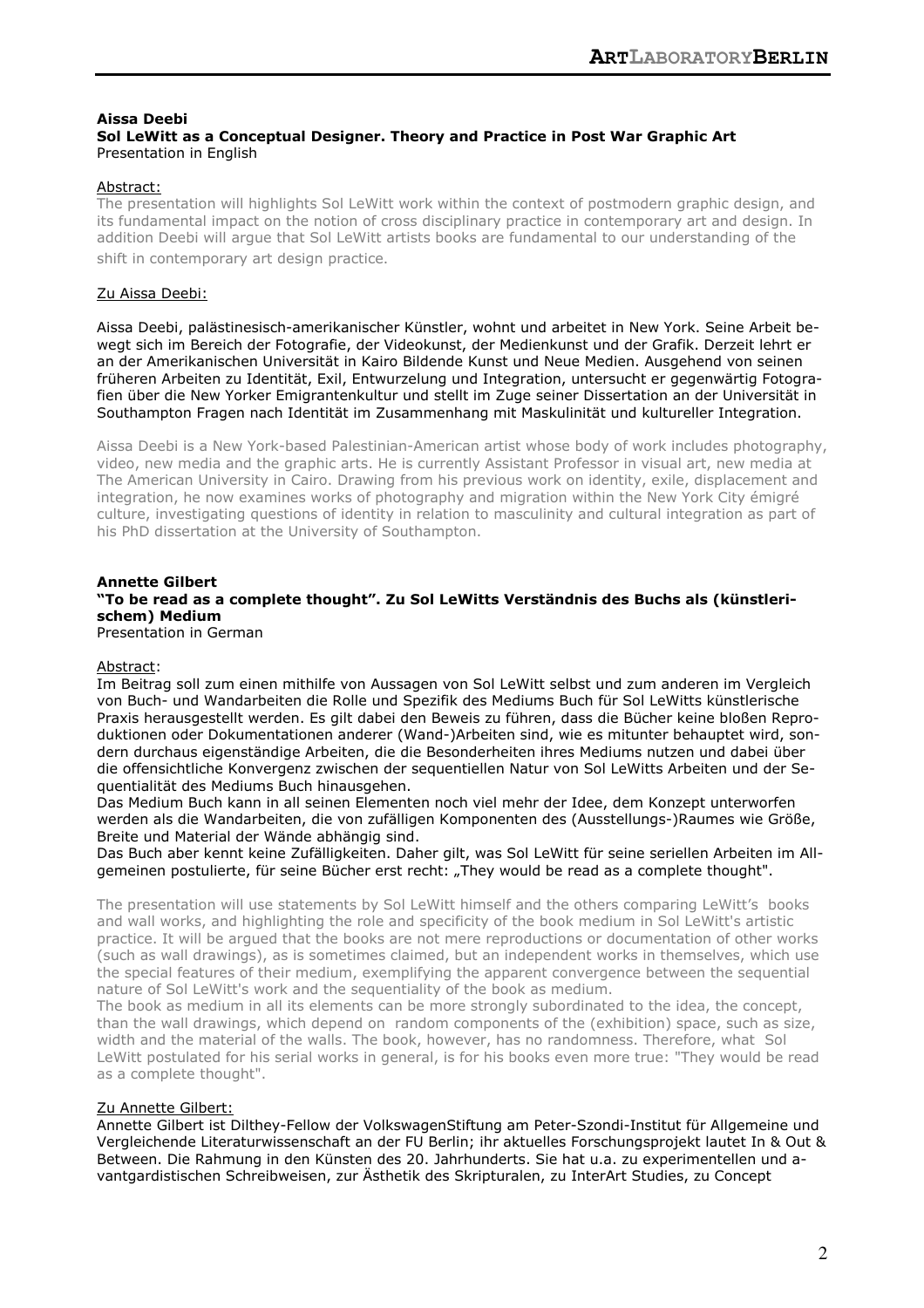# Art/Conceptual Writing, zu russischer Literatur und Kunst des 20. Jh. und zu artists' books geschrieben.

Annette Gilbert is a Dilthey Fellow of the Volkswagen Foundation at the Peter Szondi Institute of General and Comparative Literature at the Free University of Berlin: Her current research project is In & Out & Between. Framing in the Arts of the 20th Century. She has among other topics, written on experimental and avant-garde writing, the aesthetics of the scriptural, InterArt Studies, Conceptual Art / Conceptual Writing, Russian literature and art of the 20th century and artists' books.

# **Paul Maenz**

#### **Sol LeWitt - 100 Dollar und die Folgen...** Presentation in German

#### Abstract:

Ich möchte berichten, wie ich Sol LeWitt 1966 erstmals begegnet bin und wie sich unsere »Kunstbeziehung« in den Jahrzehnten danach praktisch gestaltet hat. Und natürlich wird auch die Rede davon sein, wie sich unsere Wege — von Frankfurt über New York bis nach Weimar — immer wieder produktiv gekreuzt haben...

I would like to report on how I first met Sol LeWitt first in 1966 and how our "art relationship" developed in practice over the following decades. And of course, the talk will be how our paths - crossed again and again, always productively, from Frankfurt to New York to Weimar.

#### Zu Paul Maenz:

Paul Maenz (geb. 1939 in Gelsenkirchen, aufgewachsen in Norddeutschland), besuchte die Folkwangschule für Gestaltung in Essen, bevor er Art Director der Werbeagentur Young & Rubicam in Frankfurt am Main bzw. New York wurde. 1970 gründete er mit Gerd de Vries die Galerie Paul Maenz in Köln mit den Schwerpunkten Conceptual Art und Arte Povera. In den 1980er Jahren war die Galerie u.a. Wegbereiter der Malerei der italienischen Transavanguardia und der deutschen "Jungen Wilden". Zugleich zeigte sie Künstler wie Keith Haring, Jeff Koons oder Anselm Kiefer. 1990 schloss Paul Maenz seine Galerie und übertrug das Galerie-Archiv der Getty Foundation in Los Angeles. Von 1993 bis 2005 befand sich seine private Sammlung (Bilder, Objekte, Installationen und Zeichnungen) im Neuen Museum Weimar. 2000 Bundesverdienst-kreuz. Paul Maenz lebt seit 1993 in Berlin.

Maenz Paul (b. 1939 in Gelsenkirchen, grew up in northern Germany), attended the Folkwang School of Design in Essen before he became art director of the advertising agency Young & Rubicam in Frankfurt am Main and New York. In 1970, with Gerd de Vries, he founded Paul Maenz the gallery in Cologne, with an emphasis on Conceptual Art and Arte Povera. In the 1980s the gallery was inter alia Pioneered the painting of the Italian and German Transavanguardia "Wild Boys". At the same time they also showed artists like Keith Haring, Jeff Koons and Anselm Kiefer. In 1990, Paul Maenz closed his gallery and gave the gallery archives to the Getty Foundation in Los Angeles. From 1993 to 2005, his private collection (images, objects, installations and drawings) was exhibited in the New Museum in Weimar. In 2000 he received Federal Cross of Merit. Paul Maenz has lived in Berlin since 1993.

#### **Jonathan Monk The Location of Eight Points** Presentation in English

#### Abstract:

Acht Bücher von Sol LeWitt, verbunden mit acht Geschichten über Sol LeWitt und darüber hinaus.

Eight Sol LeWitt books connected to eight stories connected to Sol LeWitt and beyond.

#### Zu Jonathan Monk:

Jonathan Monk (\*1969 in Leicester, England), Künstler, lebt und arbeitet in Berlin. Er studierte am Leicester Polytechnic in England und der Glasgow School of Art in Schottland. Zu seinen jüngsten Ausstellungen gehören die Einzelausstellungen Rew-Shay Hood Project Part II (2009) und The Time Between Spaces im Palais de Tokyo, Paris (2008), sowie die Gruppenausstellungen Pictures about Pictures im MUMOK, Wien (2010), The Traveling Show in der La Colección Jumex, Mexico City (2010) und Compass in Hand im MoMA, New York (2009). 2009 war er auf der Biennale in Venedig vertreten.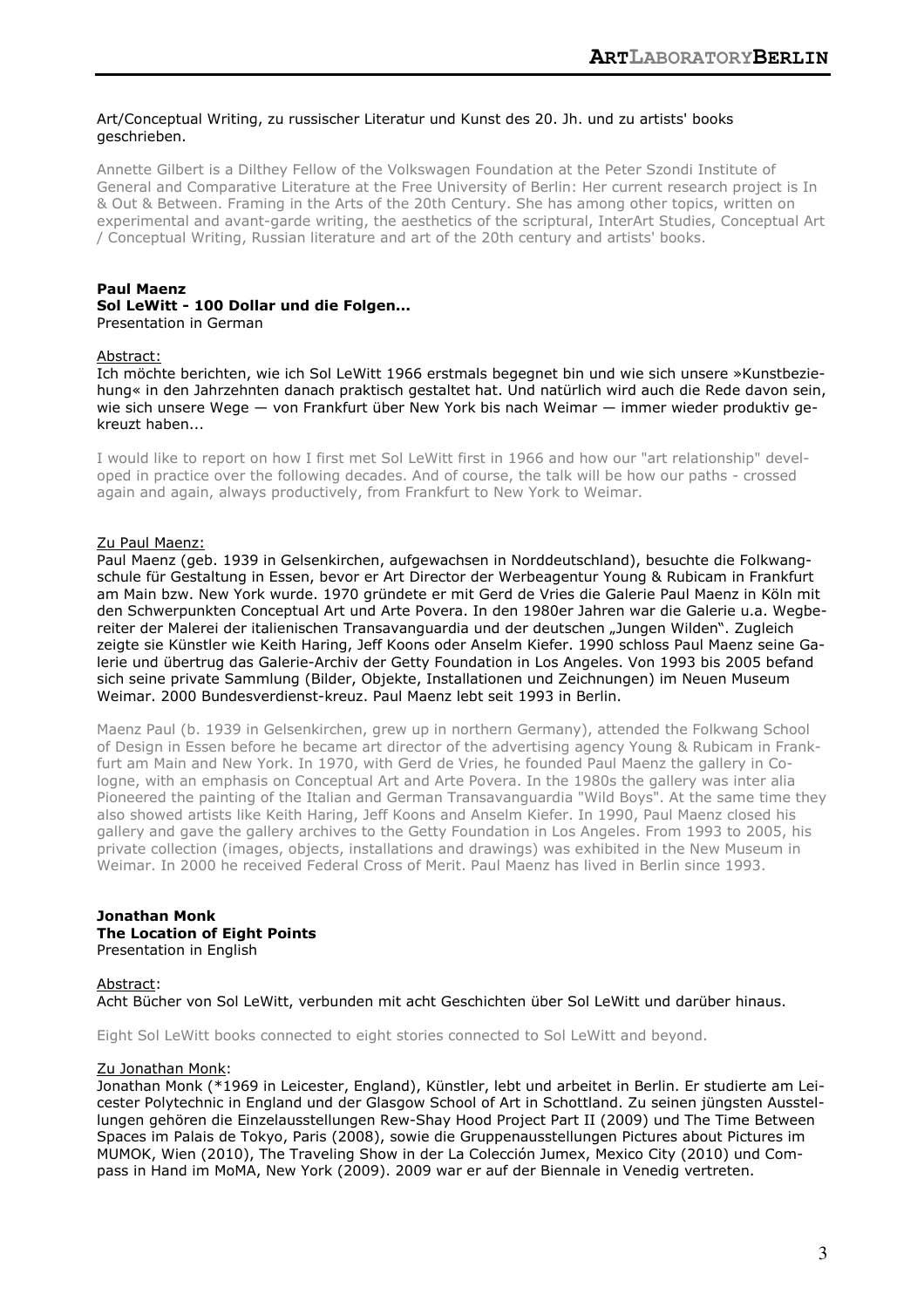The artist Jonathan Monk (born 1969 in Leicester, England) lives and works in Berlin. He studied at Leicester Polytechnic in England and the Glasgow School of Art in Scotland. His recent exhibitions include solo shows Rew-Shay Hood Project Part II (2009) and The Time Between Spaces at the Palais de Tokyo, Paris (2008), as well as the group exhibitions Pictures about Pictures at MUMOK, Vienna (2010), The Traveling Show La Colección Jumex, Mexico City (2010) and Compass in hand at the MoMA, New York (2009). In 2009 he was represented at the Venice Biennale.

#### **Adrian Piper Die Einheit in Sol LeWitts Œuvre** Presentation in German

#### Abstract:

Adrian Piper und Sol LeWitt lernten sich bereits in den 1960er Jahren kennen. Beide gehören zu den Konzeptkünstlern der ersten Generation und Piper ist mit dem Werk LeWitts aufs Engste vertraut. In ihrem Vortrag Die Einheit in Sol LeWitts Œuvre beschreibt Piper dessen Untersuchungen geometrischer Körper im Raum, die in Relation zu Momenten der Gegenwart und zu ihren unendlich möglichen Variationen stehen. Sie analysiert systematisch, wie LeWitt in all seinen Werken so den Begriff von unendlichem Raum und Zeit anschaulich sichtbar und erfahrbar macht.

Adrian Piper and Sol LeWitt got to know one another back in the 1960s. Both belong to the conceptual artists of the first generation and Piper is closely familiar with the work of LeWitt. In her presentation, The Unit in Sol LeWitt's Œuvre Piper describes his investigations of geometrical objects in space, which stand in relation to present moments, and their infinite variations. She systematically analyzes how LeWitt makes the concept of infinite space and time so clearly visible and tangible in all his works.

#### Zu Adrian Piper:

Adrian Piper (\*1948, NYC) ist Konzeptkünstlerin und analytische Philosophin. Bereits als 20 Jährige hat sie auf internationaler Ebene ausgestellt und gleichzeitig an ihrer Laufbahn als Professorin gearbeitet. Bis zu ihrer Auswanderung aus den USA 2005 lehrte sie unter anderem in Harvard, Georgetown und Stanford. Ihr künstlerisches Werk konnte in zahlreichen Retrospektiven und Gruppenausstellungen weltweit gesehen werden. Ihre Schriften zu Kunst und Kultur, Out of Order, Out of Sight, wurden 1996 (MIT Press) veröffentlicht. Ihr philosophisches Hauptwerk Rationality and the Structure of the Self zur kantischen Metaethik wurde formal von der Cambridge University Press zur Veröffentlichung akzeptiert und steht online zur Verfügung. Seit 2005 lebt sie in Berlin, wo sie die APRA Foundation Berlin betreibt.

Adrian Piper (b. 1948, NYC) is a conceptual artist and analytical philosopher. Already as a 20 year old, she exhibited at international level while working simoultaneously working towards becoming a professor. Until her emigration from the United States in 2005, she taught at Harvard, Georgetown and Stanford among other institutions. Her artistic work has been seen worldwide in numerous group exhibitions and retrospectives. Her writings on art and culture, Out of Order, Out of Sight was published in 1996 (MIT Press). Her main philosophical work Rationality and the Structure of the Self on Kantian meta-ethics was formally accepted by the Cambridge University Press for publication and is available online. Since 2005 she has lived in Berlin, where she runs the APRA Foundation Berlin.

# **Michael Rottmann**

**"To See the Program in It". Zur Rolle der Mathematik in der seriellen Kunst von Sol LeWitt** Presentation in German

#### Abstract:

1967 veröffentlichte Sol LeWitt ein 10 Seiten umfassendes Cahier mit dem Titel Serial Project #1. Nicht nur der darin enthaltene Text, sondern auch die wiedergegebenen Fotografien, Diagramme und Skizzen beziehen sich auf die gleichnamige Installation Serial Project No. 1 (ABCD).

Ausgehend von diesem mehrteiligen Fallbeispiel, das als eines der Hauptwerke von LeWitt und der Seriellen Kunst gelten darf, möchte der Vortrag die Aspekte der Mathematik und ihrer Medien in der Arbeit von LeWitt aufzeigen. Dies soll mit besonderem Blick auf den Anteil der Diagramme im Produktionsprozess und der (mathematischen) Regel für die Kunstwahrnehmung geschehen. Gerade die Regel, so die Vermutung, kann als Scharnierstelle für das in dieser Kunst bedeutsame, sich aber verwickelt darstellende Verhältnis von Sehen und Wissen bzw. Phänomen und Idee aufgefasst werden, das sich wiederum auf die Auffassung von der Materialität rückwirken kann.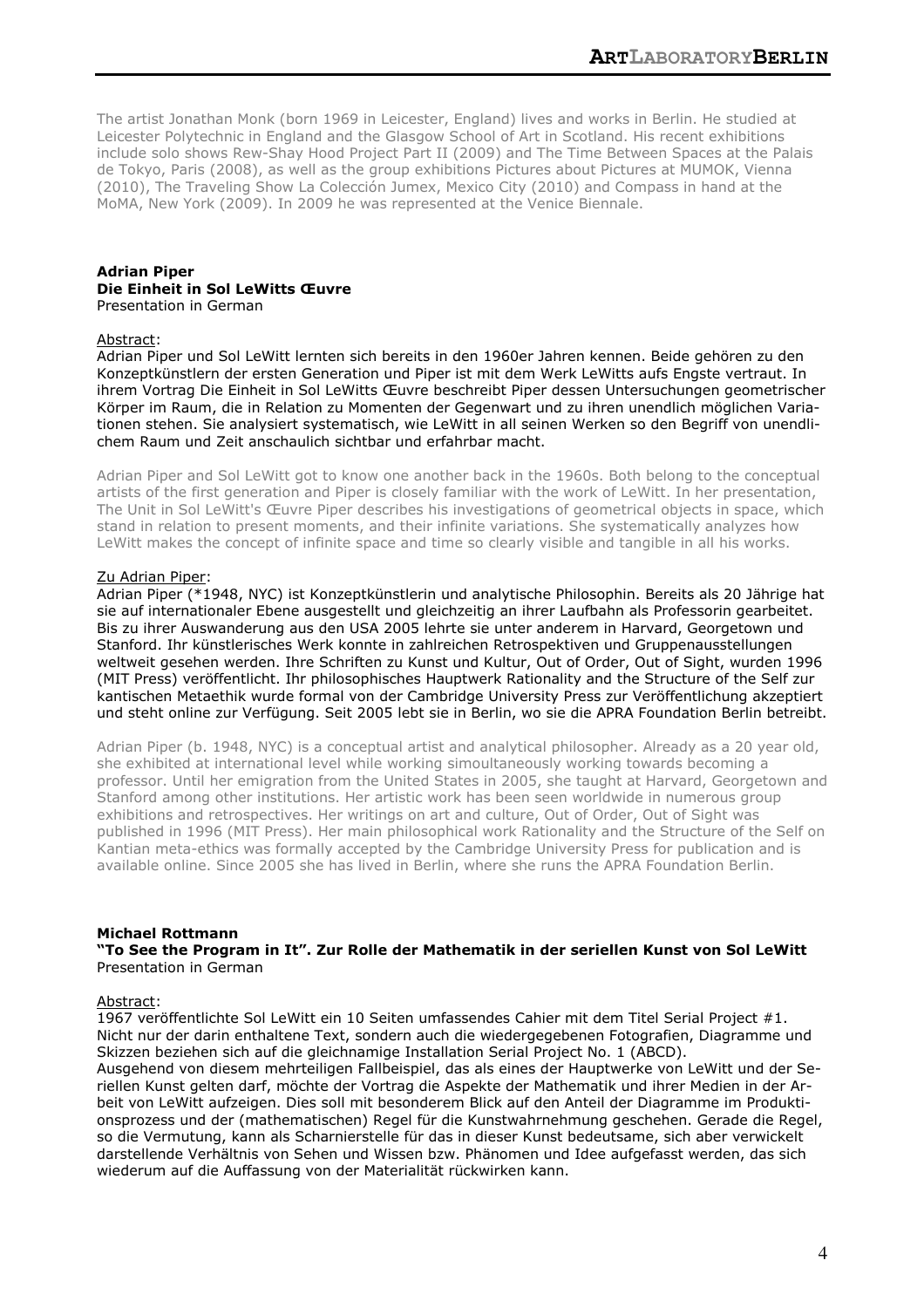In 1967 Sol LeWitt published a 10-page booklet titled *Serial Project # 1*. Not only the text contained within, but also the reproduced photographs, diagrams and sketches relate to the installation of the same name: *Serial Project No. 1 (*ABCD).

Based on this multi-part case study which may be regarded as one of the major works of LeWitt's oeuvre and serial art, the presentation intends to demonstrate the aspect of mathematics and its media in LeWitt's work. This will be done with a special focus on the proportion of diagrams in the production process and the (mathematical) rule for the perception of art. The rule can be seen as a hinge for art in this significant, but nevertheless complicated representational relationship between seeing and knowledge as well as between the preception of phenomenon and idea, which in turn can feed back to the concept of materiality.

# Zu Michael Rottmann:

Michael Rottmann studierte Kunsterziehung (Abschlussarbeit 2002 zum Thema analoge & digitale Bilder) und Mathematik (Abschluss 2004). 2004 war er wissenschaftlicher Mitarbeiter am Institut für Mathematik und Informatik der PH Ludwigsburg; 2007 kuratorischer Assistent der Ausstellung Genau und anders am MUMOK Wien; 2008 Gastforscher an der TU Wien. Seit 2008 ist er Mitglied des Graduiertenkollegs Schriftbildlichkeit an der FU Berlin. Derzeit promoviert er an der FU Berlin (betreut von Gregor Stemmrich und Sybille Krämer) zur Rolle der Mathematik und ihrer Medien in der amerikanischen Kunst der 1960er Jahre.

Michael Rottmann studied Art Education (Thesis 2002: Analog & Digital Images) and Mathematics (graduated 2004). In 2004 he was a Assistant Professor at the Institute of Mathematics and computer science of the PH Ludwigsburg, curatorial assistant for the exhibition *Genau und Anders* at MUMOK Vienna (2007) and a visiting researcher at the Technical University of Vienna (2008). Since 2008 he has been a member of Doctorate program "Schriftbildlichkeit" ("Notational Iconicity") at the Free University, Berlin. Currently, he is writing his doctorate at the Free University Berlin (supervised by Gregor Stemmrich and Sybille Krämer) on the role of Mathematics and its Media in American art of the 1960s.

#### **Manuela Schöpp LeWitts Konzept von Autorschaft in seiner Autobiography** Presentation in German

# Abstract:

Im Jahr 1980 gab Sol LeWitt ein Künstlerbuch heraus, das mehr als 1000 Fotos seines Lofts in New York zeigt. Betitelt hat er als Autobiography. Als Vertreter der Minimal Art und Conceptual Art hatte er in den 1960er Jahren die Fixierung auf das singuläre Kunstobjekt zugunsten serieller Projekte aufgeben. Damit justierte er zugleich die künstlerische Profession neu: Für LeWitt war die Ausführung einer Arbeit durch ein unpersönliches System determiniert. Die Rolle des Künstlers reduzierte sich damit auf die eines "Angestellte[n], der die Resultate der Prämisse katalogisiert", so LeWitt in Serial Project No. 1 (ABCD). Die Gattung Autobiografie scheint dieser Reduktion zu widersprechen, steht doch im autobiografischen Schreiben der Autor gleich doppelt im Zentrum: als schreibendes Ich und beschriebenes Ich – als Subjekt und Objekt des Textes. Revidierte LeWitt sein früheres Konzept von Autorschaft, als er sich selbst und seiner alltäglichen Lebenswelt zuwandte, wie der Titel Autobiography impliziert?

In 1980 Sol LeWitt published an artist book showing more than 1000 photos of his New York loft. It was titled Autobiography. As a representative of Minimalism and Conceptual Art in the 1960s he gave up a fixation on the singular art object in favor of serial projects. With this he also changed the artistic profession: for LeWitt the execution of a work was determined by an impersonal system. The artist's role is reduced to that of an "employee [s], who catalogs the results of a premise, "said LeWitt in Serial Project No. 1 (ABCD). The category of autobiography seems to contradict this reduction, as the author is the center of attention on two points: as the 'writing I' and as the 'described I' - as the subject and the object of the text. Did LeWitt revise his earlier concept of authorship, when he turned to the task of himself and his everyday life, as the title Autobiography implies?

# Zu Manuela Schöpp:

Manuela Schöpp lebt und arbeitet in Berlin. Sie studierte Kunstgeschichte, Kulturwissenschaft und Psychologie in Leipzig, Berlin und Paris. 2004 war sie Co-Kuratorin der Ausstellung Tätig Sein in der NGBK, Berlin. Zuletzt von ihr erschienen ist Vom Künstleringenieur zum Kunstvermittler. Zur (künstlerischen) Arbeit in Konstruktivismus und Konzeptkunst, in: Kursschwankungen: Die russische Kunst im Wertesystem der europäischen Moderne, Berlin 2007. Im Sommer 2010 hat sie ihre Dissertation zum Thema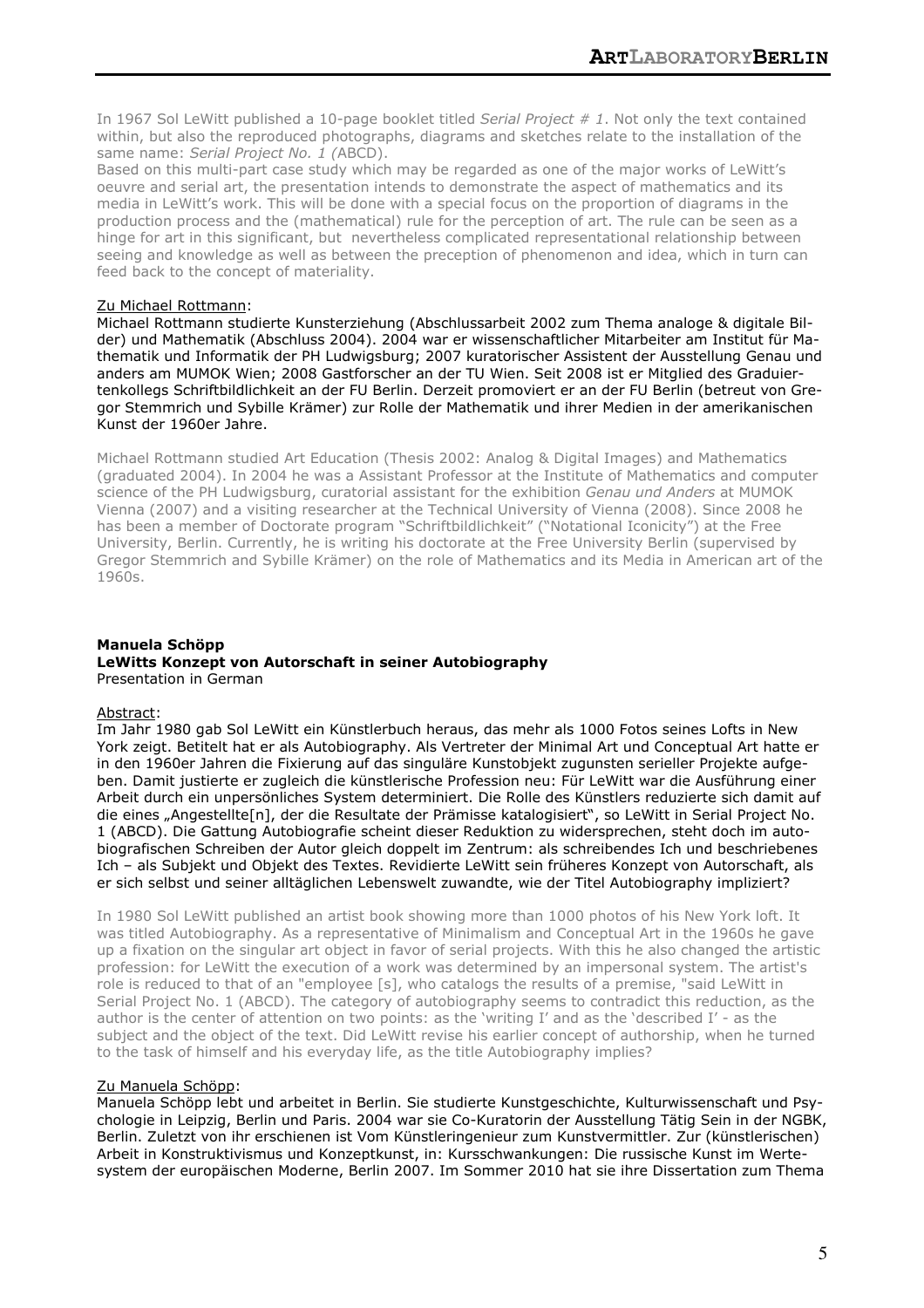#### Konzeptualismus diesseits und jenseits des Eisernen Vorhangs. Joseph Kosuth und Ilya Kabakov eingereicht.

Manuela Schöpp lives and works in Berlin. She studied art history, cultural studies and psychology in Leipzig, Berlin and Paris. In 2004 she was co-curator of the exhibition to Tätig Sein in the NGBK, Berlin. Her most recent publication is Vom Künstleringenieur zum Kunstvermittler. Zur (künstlerischen) Arbeit in Konstruktivismus und Konzeptkunst. ["*From Artist-engineer to Art Educator. On the (*Artistic) *Work in Constructivism and Conceptual Art"],* in Kursschwankungen: Die russische Kunst im Wertesystem der europäischen Moderne, Berlin 2007. In summer 2010 she handed in her her disseration in Art History on Conceptualism on Both Sides of the Iron Curtain. Joseph Kosuth and Ilya Kabakov.

# **Gregor Stemmrich**

#### **"smart enough to be dumb". Sol LeWitts Konzept des "Konzeptuellen"** Presentation in German

#### Abstract:

Der Vortrag fokussiert auf LeWitts Begriff des "Konzeptuellen" ("conceptual art with a small ,c") in Abgrenzung zur Minimal Art wie auch zur Conceptual Art. Sein Begriff des "Konzeptuellen" lässt sich nicht primär auf einer theoretischen Ebene behandeln, sondern erfordert vor allem eine Analyse von LeWitts Praxis. Dies sowohl im Unterschied zu anderen Praxisformen, die den Begriff des Konzeptuellen für sich in Anspruch genommen haben (z.B. Flynt; Kosuth) als auch gegenüber einem verallgemeinernden Sprachgebrauch. Eine Untersuchung von LeWitts künstlerischer Praxis hat dabei zugleich die teilweise extrem unterschiedlichen Charakterisierungen bzw. Kommentierungen dieser Praxis in der Kunstkritik in den Blick zu nehmen. Aufschlussreich erscheint in diesem Zusammenhang, dass sich LeWitt vollkommen des Umstandes bewusst war, dass seine Kunst zu einer Vielzahl unterschiedlicher Lesarten Anlass gibt.

This keynote address focusses on LeWitt's definition of the "conceptual" ("conceptual art with a small 'c') as opposed to Minimal Art and Conceptual Art. His definition of the "conceptual" can not be dealt with primarily on a theoretical level, but requires above all an analysis of LeWitt's practice. This is in contrast to other forms of practice that have claimed the definition of the conceptual for themselves (eg, Flynt, Kosuth) as well as the term's common use in language. At the same time a study of LeWitt's artistic practice, takes both extremely different characterizations and annotations in the practice of art criticism into account. In this context it is revealing that LeWitt was perfectly aware of the fact that his art gives rise to a variety of interpretations.

# Zu Gregor Stemmrich:

Gregor Stemmrich ist Professor für Kunstgeschichte des 20./21. Jahrhunderts an der FU Berlin. Er konzipierte das Modul Kunst und Kinematographie für das Medienkunstnetz (www.medienkunstnetz.de). Zu seinen Buchveröffentlichungen gehören u.a.: Minimal Art. Eine kritische Retrospektive (Hg. 1995); Jeff Wall. Szenarien im Bildraum der Wirklichkeit (Hg. 1997); Kunst/Kino. Jahresring 48 / Jahrbuch für moderne Kunst (Hg. 2001); Having been said – Writings and Interviews of Lawrence Weiner 1968- 2003 /Gefragt und gesagt – Schriften und Interviews von Lawrence Weiner 1968-2003 (Hg. Zus. mit Gerti Fietzek; 2004). Dan Graham (2008); Kunst als Verhör. Robert Morris: HEARING (2009).

Stemmrich Gregor is professor of Twenieth and Twenty-First Century Art History at the FU Berlin. He designed the module Art and Cinematography and for Medienkunstnetz (www.medienkunstnetz.de). His book publications include: Minimal Art. Eine kritische Retrospektive (1995); Jeff Wall. Szenarien im Bildraum der Wirklichkeit (1997); Kunst/Kino. Annual Edition 48 / Yearbook for Modern Art (2001); Having been said – Writings and Interviews of Lawrence Weiner 1968-2003 (with Gerti Fietzek; 2004). Dan Graham (2008); Kunst als Verhör. Robert Morris: HEARING (2009).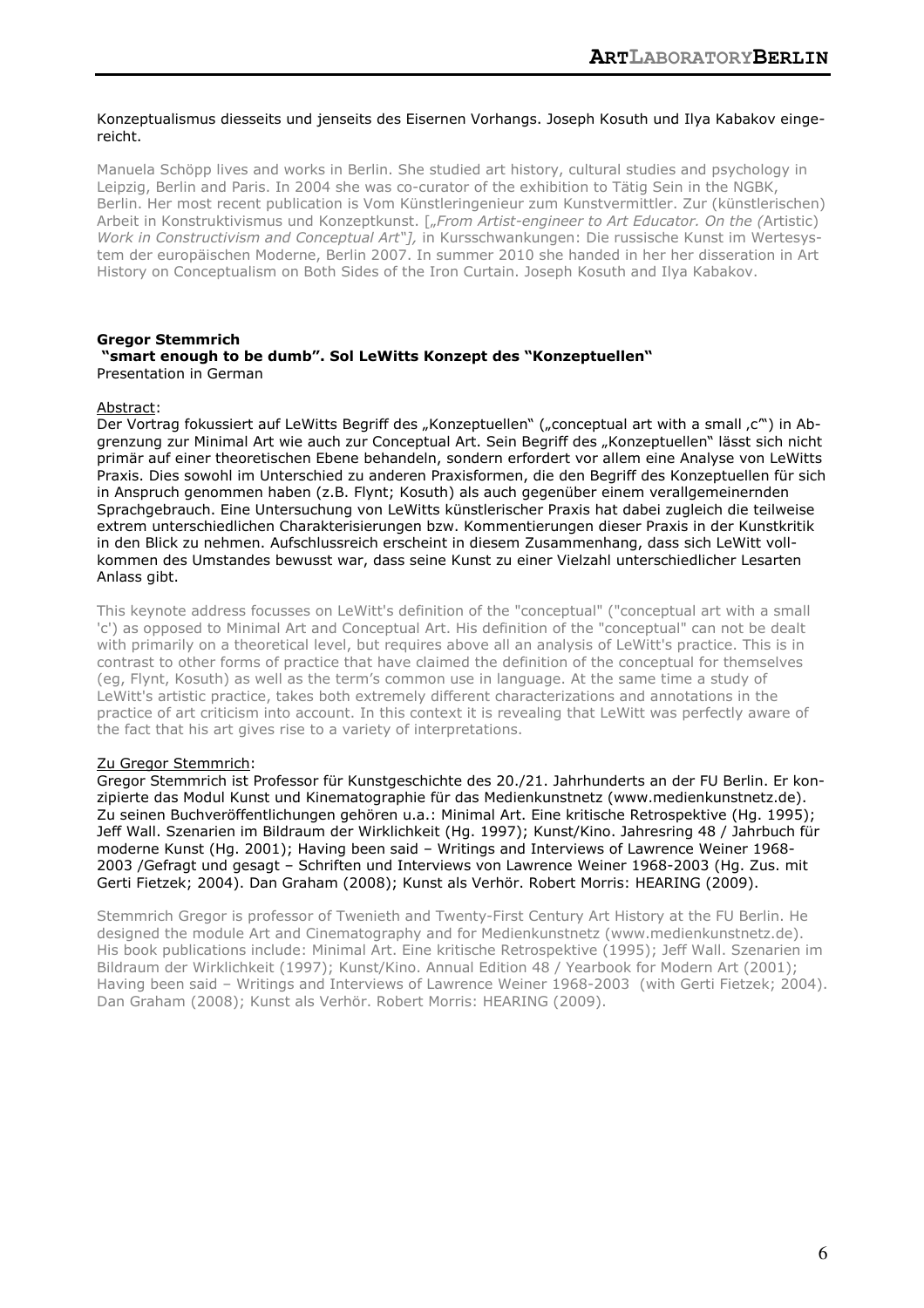#### **Volker Straebel Werkbegriff und Partitur-Metapher in Sol LeWitts wall drawings**  Presentation in German

Abstract:

Die Trennung von Konzeption und Ausführung, mit der die Konzeptkunst der späten 1960er Jahre einen Paradigmenwechsel in der Kunsttheorie einleitete, erscheint aus musikwissenschaftlicher Perspektive als Rezeption der im 16. Jahrhundert formulierten Idee der musicapoetica im Bereich der Bildenden Kunst. Ein Werkbegriff, der den (Partitur-) Text gegenüber der Aufführung oder der Erfahrung des Aufgeführten aufwertet, ist in der musikästhetischen Diskussion seit der Renaissance verbreitet, und das Auftauchen des kompositorischen Autors in dieser Zeit scheint – lange vor der Entwicklung technischer Medien zur Klangspeicherung und -reproduktion – einherzugehen mit dem Verschwinden des emphatischen Unikats der musikalischen Darbietung.

Vor diesem Hintergrund möchte der Vortrag den Werkcharakter von Sol LeWitts wall drawings diskutieren. Die Analyse ihrer Zertifikate als Verbalpartituren erlaubt es, die Erfahrungen aus dem Bereich der Experimentellen Musik der 1960er Jahre in die Analyse des Verhältnisses von Konzept und Realisation einfließen zu lassen.

Beginning with the Conceptual Art of the late 1960s, the separation of conception and execution led to a paradigm shift in the theory of art. From a musicological perspective this appears to be the reception in visual arts of the the idea *musicapoetica*, formulated in the 16 Century. A working term that enhances the text of the score, as compared with the performance or its experience had been widespread in the dicission of musical aesthetics since the Renaissance, and the emergence of the compositional author at this time seems – long before the development technical media for sound storage and reproduction – to go along with the disappearance of the emphatic unique piece of musical performance.

Against this background, the presentation would like to discuss the character of Sol LeWitt *wall drawings*. The analysis of the certificates as verbal scores allows us to analyse the relationship between concept and implementation from the viewpoint of experimental music of the 1960s.

# Zu Volker Straebel:

Volker Straebel (\*1969) beschäftigt sich als Musikwissenschaftler mit elektroakustischer Musik und Medienkunst, der amerikanischen und europäischen Avantgarde, Performance, Intermedia und Klangkunst. Er ist Ko-Direktor des Elektronischen Studio der Technischen Universität Berlin und unterrichtet am Studiengang Sound Studies der Universität der Künste (UdK). Außerdem ist er kuratorisch (u.a. als langjähriger Berater der MaerzMusik) und künstlerisch tätig (komponierte Realisationen indeterminierter Werke von John Cage und eigene Stücke).

Volker Straebel (b. 1969) works as a musicologist with Electro-acoustic Music and Media Arts, American and European avant-garde, Performance, Intermedia and Sound Art. He is co-director of the Electronic Studio of the Technical University of Berlin and teaches at the Department of Sound Studies at the University of the Arts, Berlin. He is also a curator (as well as a long time advisor to the Maerz Musik festival) and artistically active (he has composed realizations of the indeterminate works by JohnCage as well as his own pieces).

# **Ken Wahl**

**Embodying the Concept in an Object: Sol Lewitt and the Aesthetic Paradox**  Presentation in English

# Abstract:

Das Paradoxe der "Conceptual Art" liegt in der Tatsache, dass das Konzept erst zur Kunst wird, wenn es zum Objekt geworden ist. Auch wenn die Polemik der "Conceptual Art" lautet, dass die Kunst das Konzept und die Idee ist, so wird sie es doch erst, wenn sie eine physische Form annimmt, und sei es nur als grafische Umsetzung eines Texts. So wie in der traditionellen Kunst, der Malerei und der Skulptur, Form und Inhalt untrennbar miteinander verbunden sind, gibt es auch in der Konzeptkunst eine ähnliche Dialektik, hier jedoch zwischen der Idee und ihrer Umsetzung. LeWitts Werk ist ein hervorragendes Beispiel dafür, wie die Überführung von Konzepten und Ideen in Substanz, egal wie weit sie entfernt sein mag von der Hand des Künstlers, in eben jenen ästhetischen Raum eindringt, den der Konzeptkünstler zu vermeiden sucht. Dies ist ein Paradox, mit dem sich LeWitt sowohl in seiner Kunst als auch in seinen Schriften zu beschäftigen scheint.